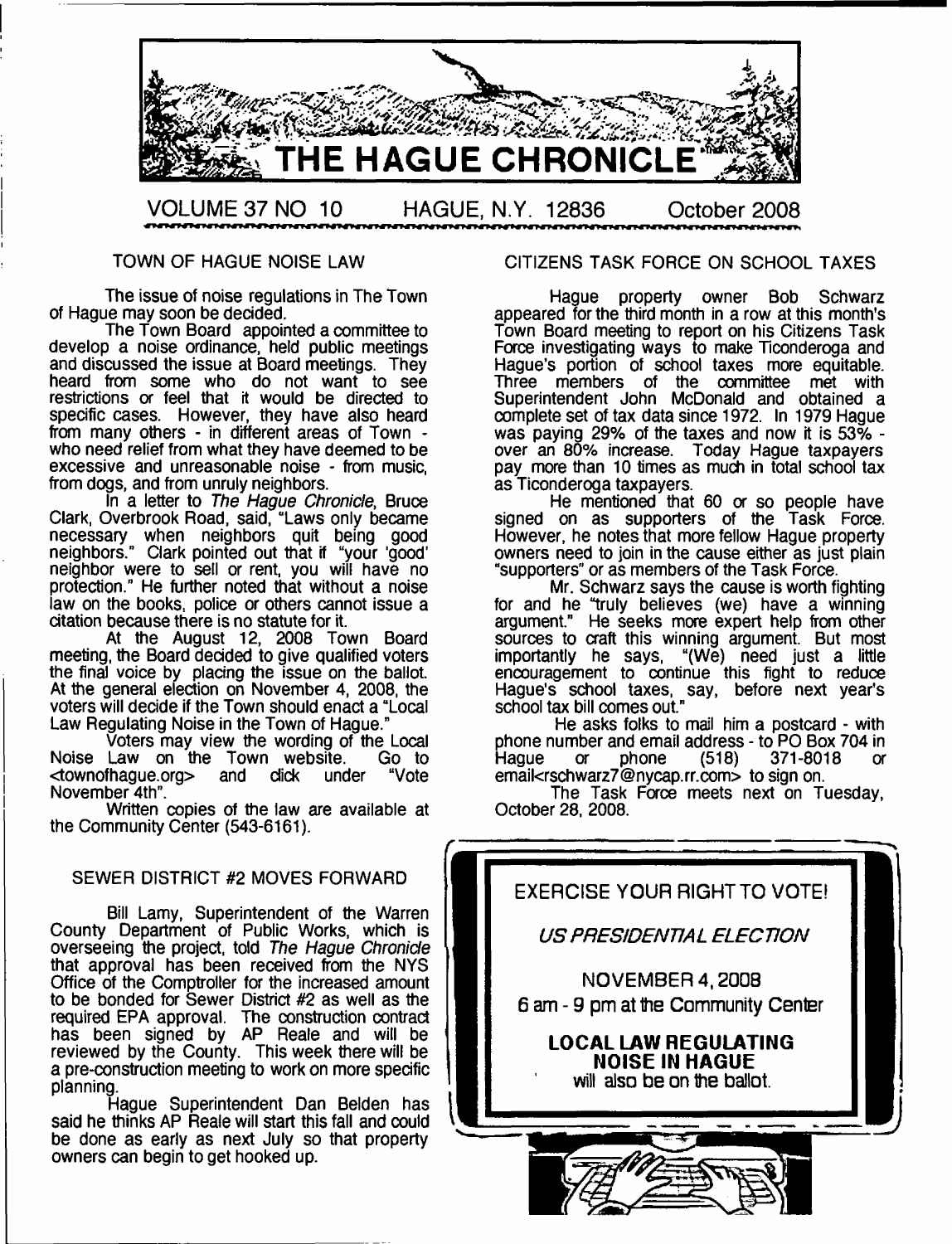$-2-$ 

Beware of witches and goblins who might be on the loose at our Halloween luncheon on Tuesday, October 28, 2008 at 12 noon at the Community Center. The luncheon will be catered by The Hague Market and dessert will be home-made apple pies – made by our own members! Costumes are welcome although we won't be doing a parade this year. We do expect the Sleepy Hollow headless horseman as our "entertainment". See you there! Boo!<br>Our Octobe

October 9th outing to The Shelburne Museum was a fun outing for the fifteen of us who went on what turned out to be a beautiful fall day. We lunched outdoors at the Museum Caf6 and enjoyed the Museum's many interesting exhibits.

New members are always welcome -come and join us on October 28.

### FLU CLINIC

The Warren County Public Health nurses will be at the Hague Community Center on October 31,2008 from 11 am to 1 pm for the annual flu & pneumonia vaccine dinic for<br>adults. Seniors should bring their Medicare Seniors should bring their Medicare cards to the clinic. \$20 is requested for flu vaccine and \$36 for pneumonia vaccine, if not Medicare eligible.

#### HEATING HELP

On Wednesday, November 5, 2008 from noon to 1 pm , a representative from Warren County will be at the Community Center to help fill out applications for the Home Energy Assistance Program (HEAP).

HEAP, a federally funded program available to low-income New Yorkers, issues heating benefits to supplement a household's annual energy cost. HEAP also offers an emergency benefit for households in a heat *or* heat related energy emergency. Additionally,<br>HEAP offers a furnace repair and/or furnace repair and/or<br>t for households with replacement benefit for households inoperable heating equipment.

Silver Bay EMPs are staging their second haunted house in the home built for Silas Paine, Silver Bay's pre-YMCA owner. Program Director Carolyn Close said EMPs voluntarily design and man the haunted house for an upcoming conference and for the community.

The haunted house of Paine Hall will be open to all ages on Friday, October 24, 2008 from 7 pm - 9 pm. A kinder fright will be offered to younger children on Sunday, October 26, 2008 from 2 pm - 4 pm. Both these sessions are open to the public and will be preceded by Halloween ...from SBA October e-letter

### HALLOWEEN FARMER'S MARKET

The Warrensburgh Riverfront Farmers' Market will end the season in the true spirit of Halloween on Friday, October 31, 2008.

From 3 to 6 pm our ghosts and goblins will be selling fresh, locally grown, raised and prepared foods, offering frightfully delicious samplings of food and drink, and presenting giveaways to all those market patrons who choose to dress up for the occasion. Bring your children and grandchildren for special terrifying treats and creepy craft activities. Come stand by the cauldron and enjoy a hot cup of "witches brew" and some devilish confectionery delights!

Follow the scarecrows to the edge of the Schroon river for a howling good time! Call 466-5497 if you are lost, confused or just need more information.

#### FISH & GAME HALLOWEEN PARTY

The Hague Fish & Game Club will be hosting a kids/youth Halloween Party on Saturday, November 1, 2008 from 2 - 5 pm at the Clubhouse on West Hague Road. Last year we revived this Hague tradition and we plan to have a "Spooky Clubhouse," plenty of games, candy, refreshments and fun for all.

Make plans now to attend this Great Hague Tradition.

### FAMILY NIGHT

The Hague Baptist Church will sponsor "A FAMILY NIGHT" on Saturday, November 15th at 5 pm. Join us at the HVFD firehouse for fun, food and a family night. It is free and there will be a movie and fun for all ages.

*THE HAGUE CHRONICLE* is mailed out by volunteers on the Thursday after the third Tuesday of each month. The news deadline is six days earlier. Please send news or address corrections to Judy Stock at **<[HagueChronicle@nycap.rr.com>](mailto:HagueChronicle@nycap.rr.com).**

*The Hague Chronicle* is supported by its readers and you may send your yearly tax deductible contribution (check your label) to the Treasurer, George lanson at:

> THE HAGUE CHRONICLE PO Box 748 Hague, New York 12836-0748

Editor/Publisher: Judith Stock (518-543-6517) Editor/Publisher, Emerita: Dorothy Henry Editorial Staff: Pat McDonough

Our website: www.thehaguechronlcle.org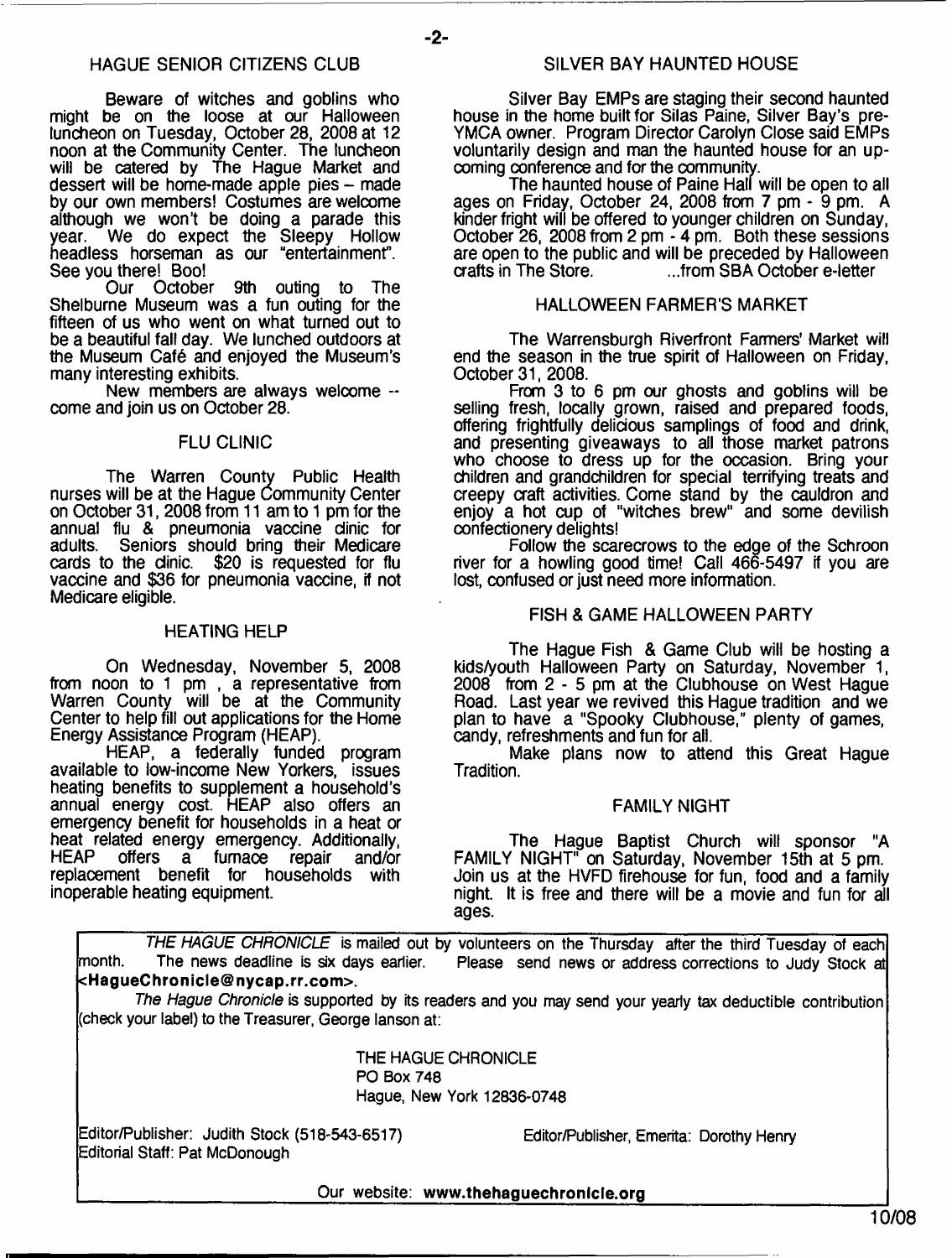The First United Methodist Church of Ticonderoga, 1045 Wicker Street, will hold its annual Public Election Day Dinner on Tuesday, November 4, 2008 in the Church's Fellowship Hall.

A turkey dinner with all the trimmings will be served in the dining room from 5 - 7 pm. Take out meals will be available from 4 - 5 pm only. The cost will be \$9.00 for adults and \$4.50 for children. Tickets will be available at the door.

#### HOLIDAY BAZAAR

The Episcopal Church of the Cross, 129 Champlain Avenue in Ticonderoga, will hold a Holiday Bazaar on Saturday, November 15, 2008 from 9 am to 2 pm in the Parish Hall.

The Bazaar will feature crafts, a cookie walk, jewelry, collectibles, books, toys and white elephant items. Raffle tickets will be sold for a chance to win a Turkey Basket, a Lottery Tree or a Holiday Hostess Basket.

Refreshments and luncheon will be available until 1 pm featuring michigans, homemade soup, chili and desserts at reasonable prices.

Proceeds will benefit the Church Steeple Restoration Fund.

### AIRPORT ART GALLERY

Albany International Airport will celebrate the 10th anniversary of the Airport's Art & Culture Program with the opening of A Remarkable Past, Objects of Outlandish Purpose and Astonishing Configuration. The exhibition features twenty-five The exhibition will run from October 4, 2008 to March 29, 2009 in the Airport This gallery is always a good place to visit while you are waiting for your flight.

There will be a public reception on Friday, October 24, 2008 from 5:30 pm to 7:30 pm and parking will be validated. Participating museums include Adirondack Museum, Chapman Historical Museum and The Hyde Collection.

### LARAC HOLIDAY SHOP

Over 60 regional artists and artisans will display their original work in LARAC's Annual Holiday Shop. The shop will open on November 15, 2008 and continue through December 24th. The hours are Mon.-Sat, 10 am-5 pm & Thurs. 10 am-7 pm (November 28 and December 2410 am-3 pm).

Among the holiday gift ideas will be hand crafted jewelry, pottery, fine art, woodworking, candles and glass as well as books by area authors. There will be special discounts, prizes and refreshments during special event nights: Ladies Night-December 11, 4-8 pm & Men's Night-December 17,4-8 pm.

For more information see [<www.larac.org](http://www.larac.org)>.

Long time supportive (now Honorary) member of the Hague Fire Dept. Ethel Andrus recently presented a generous donation to our ambulance squad for which we are most grateful (see below).

Fire Police Captain Dave Snow and Donna Trudeau recently attended an all day training session on search and rescue held in Minerva and six members attended a meth lab information session in Glens Falls.

Our nominating committee will present a slate of nominees for vacancies in 2009 at our November meeting, to be voted on in December.

There were 16 fire and ambulance calls using 86 man hours in September.

On the sports scene, member and EMT. Jocelyn Fischer, playing first singles and doubles for the ACC women's tennis team, was undefeated in the regular season and finished second in regional play held recently at HVCC. Way to go, Jocelyn.

Hunting season is now upon us, so hunters and hikers should be cautious of one another in the area of hiking trails.

### ANDRUS GIFT TO HVFD

On October 3,2008 Ethel W. Andrus, former Hague Postmaster, Historian, and HVFD member made a generous donation to the Hague Volunteer Fire Department (HVFD) in honor of former Ambulance Captain, Gerry Boyd.

Gerry recently was honored by the Fire Department for his volunteer services to the Hague Community for over a half-century.

With thanks and appreciation, Captain Lu Megow accepted the gift from Ethel with a smile and a kiss at the Moses-Ludington Adult Home. Ethel had received a check from an old friend, Judith Seligman, and felt the best way to use it was in a gift to the HVFD.



Lu Megow and Ethel Andrus

photo courtesy Chris Ianson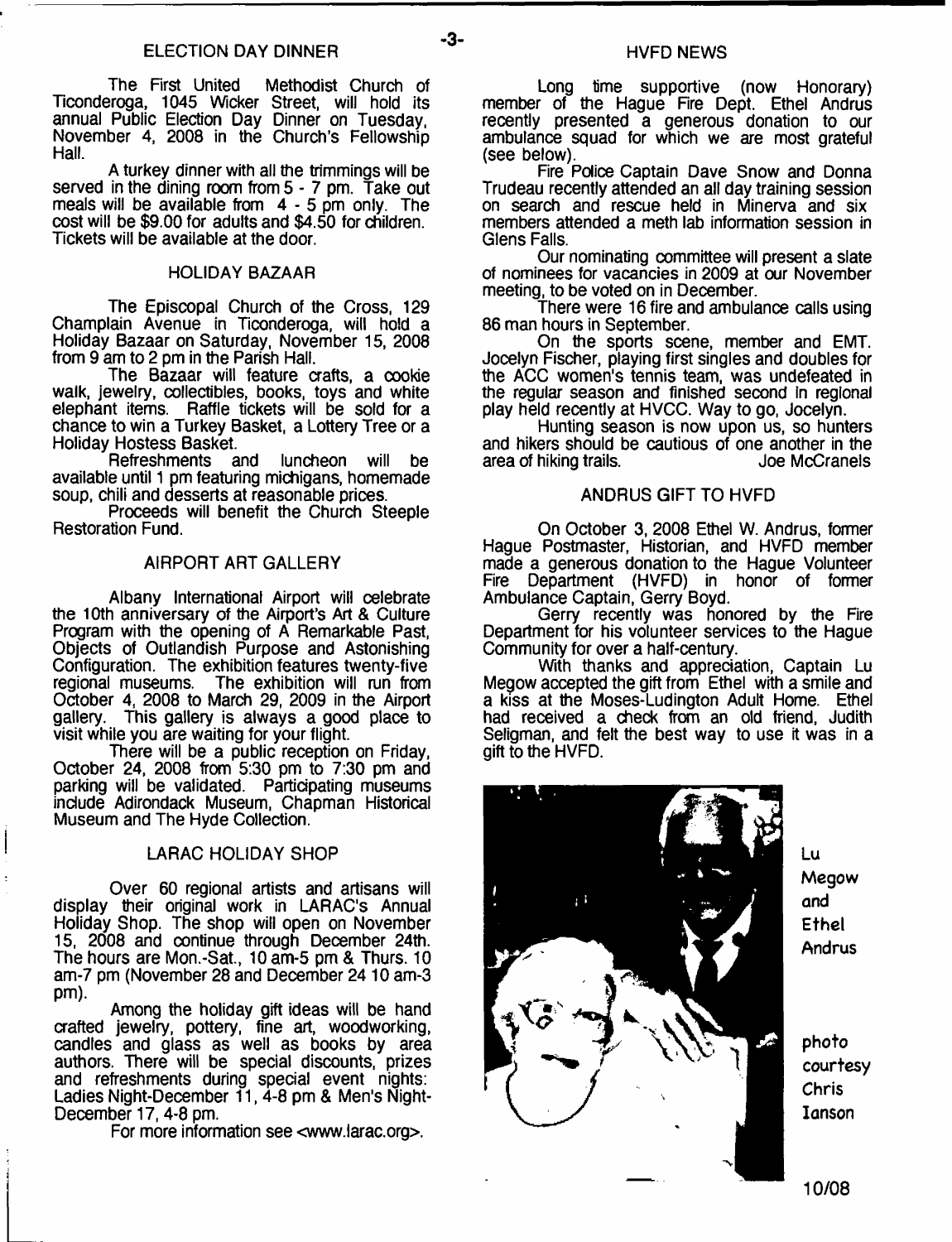### ZONING BOARD OF APPEALS - 9/25/08

Acting Chairman Glenn McKee and members Lindsay Mydlarz, George lanson and Bill Pittman were present. Robert Goetsch and Martin Fitzgerald, II were absent and there is still one vacancy. The new Recording Secretary, Kim Coffin, was also present.

1. KOSSBIEL (12.14.-1-21) 9651 Lakeshore Dr (OC I) The application for a variance and walkway was

tabled as the requested survey has not been completed.

### 2. GUERRIER-HINTZE (25.2-1-281 157 West Hague Road (OC-1)

The applicants would like to build an addition to an existing house and need a variance because it will be 44 ft from the brook which is less than the 50 ft shoreline setback requirement However, it was noted that this addition will be farther from the brook than a trailer previously on the site which burned. The Board approved the request.

3. ANDES {43.13-1-381 35 Bavberrv Lane (TR-11

The applicants would like to add a 959 sq. ft. partial second story (491 sq. ft. of living space) and a 12'x 15' deck to a non conforming house. The property is in Cape Cod Village and their committee has approved the plans. The application was deemed complete and a site visit date was set.

### PLANNING BOARD -10/2/08

Chairman EJ Siwek, Dick Frasier, Pam Peterson, Bruce Clark, John Brown and Martin Fitzgerald, Sr were present. Roily Allen was absent.

### CLARK (43.5-2-18. 19. & 201 9015 Lakeshore Drive

The applicant is requesting a minor subdivision of three lots in the hamlet. If approved a total of 4 lots will be created.

### RYPKEMA (24-1-2) 263 Summit Drive (OCI/OCII)

The applicant is applying for a two lot subdivision of a 200.23 Parcel. If approved Lot 1 will consist of 25.81 acres and Lot 2 will contain 174.42 A 300 foot strip of land will provide access to Lot 2 from Summit Drive.

Public hearings on both subdivision requests will be held prior to the next regular meeting on November 6, 2008.

### PETER HAVEN (43.13-1-7) 8828 Lakeshore Dr (TR-1)

The Board approved the plans to replace an existing 306 sq. ft. one story, storage & recreational building with a new 612 sq. ft. two story storage & recreational building. The building is a legal The building is a legal nonconforming structure due to the five foot setback from Lake George. The footprint will remain the same.

### SPECIAL TOWN BOARD MEETING - 9/16/08

Supervisor Dan Belden and members Mark Martucci, Rudy Meola and Dick Gladu were present. Edna Frasier was absent.

The Board met with an independent<br>d Dinalfo. He will review the auditor, Richard Dinalfo. financial records of the tax collector, town clerk and justice. He will also evaluate the bidding process and review the billing procedures for the sewer<br>districts. He will give the Town a model He will give the Town a model investment policy.

Representatives from Elan Planners were present with preliminary plans for the former American Legion building area, located at the corner of routes 9N and 8, which is being called Veterans Park. They were to prepare final plans in time for the October Board meeting.

### SPECIAL TOWN BOARD MEETING - 9/17/08

Supervisor Dan Belden and members Mark Martucci, Rudy Meola and Dick Gladu were present. Edna Frasier was absent.

The Board met with attorney Dominick Viscardi and approved a resolution to increase the maximum amount to be expended for Sewer<br>District #2. The amount was raised from The amount was raised from \$3,740,000 to \$6,550,000 and must be approved by the NYS Comptroller.

### SPECIAL TOWN BOARD HEARING - 9/30/08

Supervisor Dan Belden and members Edna Frasier, Mark Martucci, Rudy Meola and Dick Gladu were present. Also present were attorney Dominick Viscardi, Warren County engineer Bill Lamy and Robert Hafner, Bond Counsel.

This Public Hearing was for any comments on the proposed increased spending on Sewer District #2. A letter was mailed to each property owner in the district indicating their individual anticipated costs. The public hearing was held open until October 10th for additional comments.

The public hearing was closed and a special meeting of the Board was opened to discuss a letter from The Firehouse Restaurant requesting a waiver from the Board. Persons who bought liquor at the restaurant took it outside which is against the law. Councilman Dick Gladu said that the Planning Board will be discussing the issue of the conditions put on the restaurant when approval was originally given.

### SPECIAL BUDGET MEETING - 10/6/08

Supervisor Dan Belden and members Edna Frasier, Mark Martucci, Rudy Meola and Dick Gladu were all present to discuss the budget and an approach for insurance and pay increases.

Cont'd - Town Board on page 5.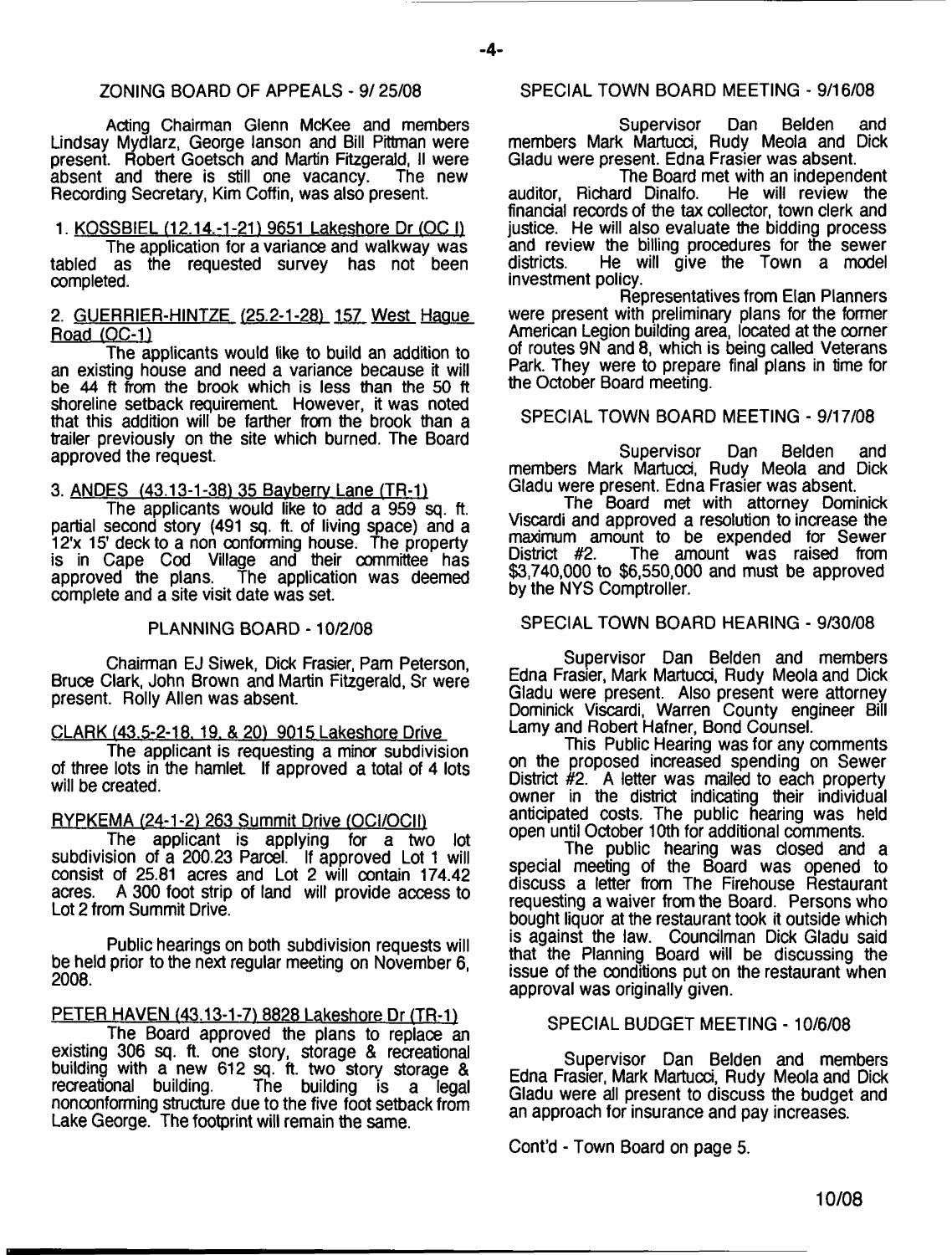### SPECIAL BUDGET MEETING -10/8/08

Supervisor Dan Belden and members Edna Frasier, Mark Martucci, Rudy Meola and Dick Gladu were all present to continue discussing the 2009 budget. They decided that the elected officials of Supervisor, Town Board and Highway Superintendent would stay at their current salaries. Other employees will get a 3% raise.

Supervisor Belden stated that the rent will increase for the sewer districts for 2009.

The Board agreed to participate in the latest Lakes to Locks Passage promotion.

### TOWN BOARD MEETING - 10/14/08

Supervisor Dan Belden and members Edna Frasier, Mark Martucci, Rudy Meola and Dick Gladu were all present.

A moment of silence was held for: Beatrice Frasier, Gladys Dunklee Drake and Henry Summa.

### Public comments:

Hague property owner, Bob Schwarz appeared for the 3rd month in a row to report on his school tax reduction task force. (See article on page 1).

### Committee Reports:

Assessor/Justice - Councilman Gladu reported that Assessor Dave Martucci is in the process of updating the inventory. The Board discussed a letter from the county on a possible county-wide takeover of the assessment process. It does not address the problem when a school district gets financing from 2 counties such as ours.

Buildings & Grounds/CC - Once again there was a discussion of work that is necessary at the Community Center. We look forward to that actually happening and all projects completed.

Enhancement Committee - The report has not been received yet from Elan Planners as noted in the September 16th meeting.

Fire Dept - The Board has included the 11% increase requested by the Fire Department in the budget for 2009 which covers everything they need to be financially sound. Councilman Gladu noted that it will amount to only about \$6 per year on a \$100,000 house.

Highway - There was discussion about accountability and additional work that needs to<br>be done by the department. Superintendent be done by the department. Don Smith was not in attendance.

Personnel - There are candidates for the vacancy on the Zoning Board of Appeals and the committee will try to get recommendations to the Board so they can act at the next budget meeting on Friday.

Museum & Historian - Councilwoman Frasier told the Board that the Hague Historical Society had a wonderful program on Memorabilia from Hague. She characterized it as one of the best programs they have had. While the turnout was good, "it would be nice to see twice as many people," she said.

Planning/Zoning/Stormwater - In ZEO Clark's written report to the Board, she noted that an APA Map<br>Amendment for Decker Hill Road was approved. She Amendment for Decker Hill Road was approved. noted that because a map amendment was requested instead of the original rezoning of the area, the Town saved thousands of dollars which would have been spent on an Environmental Assessment.

Councilman Gladu reported that the committee looking into rental regulations in the zoning code met and went through 38 pages of proposals. Rentals are<br>approved in all zoned areas. He has prepared a approved in all zoned areas. summary for the Board to look at so that it can be finalized before the end of the year.

Recreation/Promotion & Youth - Councilman Meola acknowledged *The Gallery at Hague Creek* as a great addition to the town and its promotion. Mr. Meola will chair a committee to plan for a Town Christmas party.

Councilman Gladu reported that the Town of Hague website, <townofhague.org>, receives about 2800 hits (visits to the site) per month.<br>Sewer District #1 & #2 - Supervisor Belden reported

Sewer District  $#1$  &  $#2$  receiving phone calls from individuals in all the areas in Sewer District #2. The general opinion was to "go ahead and get it done." (See article on page 1 for additional information on the sewer.)

Town Park - Councilman Meola reported that \$3893 in launch fees have been collected.

The restroom will dose on the 20th.

Transfer Station - Councilmen Martucci and Gladu will start working on plans for the transfer station contract so that the information will be ready by January 1st.

Under other business the Board passed several resolutions to transfer and expend funds as needed and set a date of November 3, 2008 for a public hearing on the 2009 budget.

Under the Supervisor's Report, Mr. Belden said that, in a somewhat controversial action, the Warren County Board of Supervisors is considering changing the operation of the Warren County Airport so that more small jets will land there.

### BUDGET HEARING

A public hearing on the Town of Hague 2009 Budget will be held at the Community Center on Monday, November 3, 2008 at 6:30 pm.

Once again the sales tax received from Warren County will be the main source of revenue for the Town of Hague. An estimated \$510,000 in sales tax, combined with \$45,000 from mortgages taxes, \$45,000 from interest, \$32,000 in occupancy tax, \$25,000 payment in lieu of taxes from the Silver Bay YMCA of the ADKs along with other smaller amounts such as fines, permits and state aid are sufficient income to cover expenses so there will be no general Town taxes.

The Highway Department, budgeted separately, counts on revenue of \$300,000 in sales tax and over \$300,000 in various state monies (ex. aid and plowing state highways) to offset expenses.

The HVFD will receive appropriations of \$252,305 which will be raised from taxes to aid their expenses.

The Town Board has voted to leave an additional \$300,000 in expected sales tax income at the County. It will be used to help reduce county taxes for Hague taxpayers.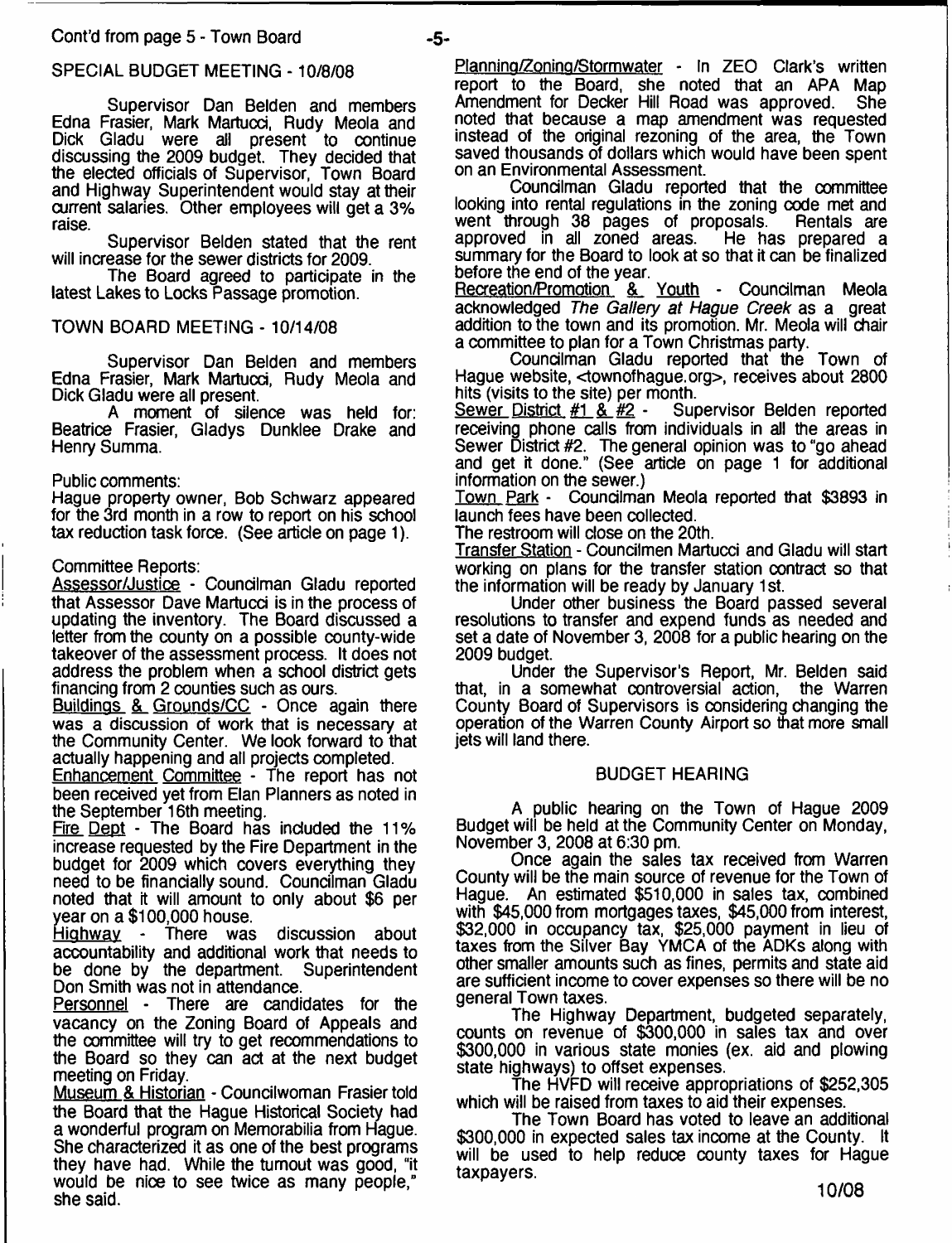

**Researched by the Hague Historical Society and excerpted from a "Nostalgia" column in the April 1976 issue of** *The Hague Chronicle.*

"Mrs. Dorothy Goodfellow writes from Pittsburgh. 'My December issue has just arrived and various aspects of our old neighbor Mr. Spelman's life were of great interest to me. I remember well when Mr. Spelman was first a guest in the Watts home when I was a child.

'My sister Ruth (Mrs. M. E. Auerbach) and I, as well as my two brothers Henry and John (Watts), were students at the Silver Bay School. My father, fearing lest we not be properly prepared for high school at our local one-room rural school (District No. 2 on the Split Rock Road) entered us in a small school run as an adjunct to the preparatory school for boys (Silver Bay). It was held in the room below the library building, but the classes, taught by the teachers of the preparatory school, met all over the campus. Here in the seventh and eighth grades I had several splendid teachers, including Mr. Martin for English. Their instruction enabled my sister and me to obtain high Regent's Examination marks and to enter Ticonderoga High School with algebra and beginner's latin tucked under our academic belts. Mrs. Michener taught us art, I recall.'"

(Note: Mrs. Goodfellow is the author of "Growing up Wild" which is available for reading in the Hague Historical Museum. Her sister, Ethel Watts Andrus, is our Town Historian Emerita.)

### TOWN ELECTIONS IN 1930

Jerry Crammond, Town Historian, is in the process of reviewing old town records. He reports the following which he recently found about a Town election that took place on November 7,1930.

The following individuals were elected: Supervisor, Richard J. Bolton, Town Clerk, William Keenan, Justices of the Peace, Michael Tobin and H.C. Carpenter. John McKee was elected Superintendent of Highways, Rolland DeLarm, Assessor for 4 years and Alfred Lamb Assessor for 2 years. Elected Collector was Amy Fitzgerald, Cemetery Trustee, Alvah Richmond and Myra Elthorp as School Director. The records indicate a nice mix of both Republicans and Democrats.

During the same election there were four "Questions" put to the voters having to-do with the "sale of alcoholic beverages at retail". It seemed to be directed mostly to the local guest houses and hotels. They all passed unanimously.

### SUGGESTED HEATING TIPS

o Hear are some conservation tips from the Cornell Cooperative Extension:

- o Install a programmable thermostat that will automatically lower heat at night,
- $\circ$  Keep furniture at least 3 feet away from radiators and heating registers,
- o Make sure your furnace gets a professional tune-up once a year.
- o During each 24-hour period, you will save about 3% on your heating bill for every 1 degree you lower the setting,
- $\circ$  Keep blinds and curtains open during the day to let the sun naturally heat your home
- $\circ$  Close blinds, shades and curtains at night to help keep the heat in.



### EDITORIAL COMMENT

Each month I report on happenings at Town Board meetings that are of interest or importance to our readers - an act not without its frustrations. meetings - some on short or no notice - I sometimes have to rely on the minutes or comments from others. (For the official Town Board minutes you can get a hard copy from Town Clerk Debbie Manning or they are posted online after approval.)

While individual Board members are hardworking - and worth much more than<br>the compensation they budget for they budget themselves - as a group they could<br>function much better. Greater leadership function much better. is needed for sufficient planning, improved communication and a more cohesive direction toward mutually stated goals.

Before Town Board elections next fall, attendance at Town Board meetings can give residents a better sense of how<br>Haque's elected officials are paying Hague's elected officials are paying<br>attention to their responsibilities. ... JS attention to their responsibilities.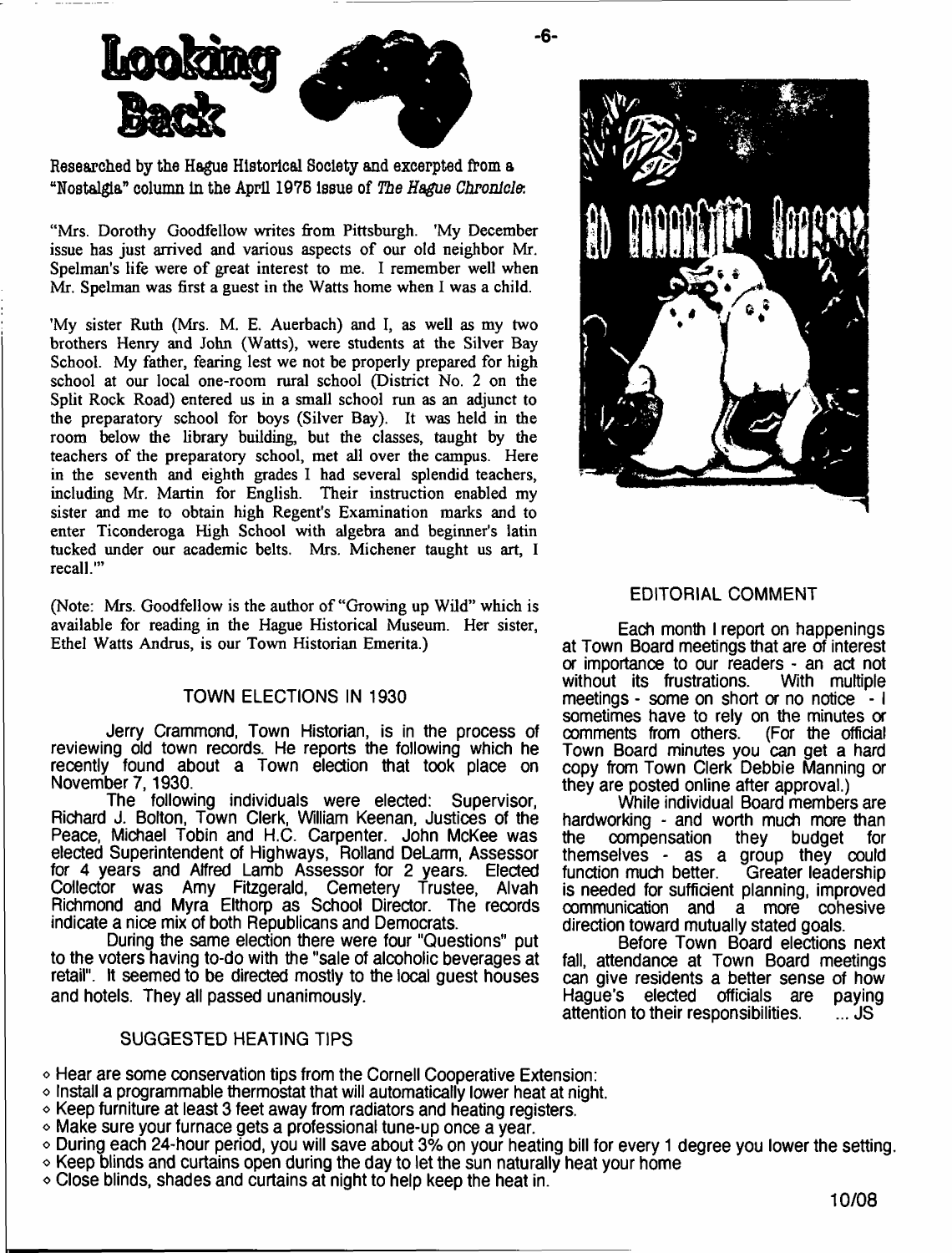# *~ S G U b l V I M G S ~*

- **7**-

BORN; A daughter, Margaret Caroline Barth, on August 1, 2008 to Doctors Chip Barth and Suzanne LeFebvre Barth of New Milford, CT. "Maggie" joins siblings Rachel and Gregory Barth. Grandparents are Jack and Betty Barth of Hague and Viera, FL, and Spike LeFebvre of Plymouth, MA.

BORN: Twins, a girl, Isabella Stillwell and a boy, Maxx Benjamin on August 4, 2008 in Mt. Sinai Hospital, Manhattan to Laura Lee and Tom Yohanan. They join big sister, Madison, 1 1/2. Grandparents are long time Silver Bay summer residents, Ralph and Julia Ketcham.

BORN: Samuel Grantham Engler on August 29, 2008 to Steve and Liza Engler of Watertown, MA. Samuel is the grandson of Enid and Ken Engler of Ticonderoga and Forest Bay, Hague.

BORN: A son, Oliver Carney Johnson, on *6z* September 8, 2008, to Megan Carney and Joel Johnson of Dover, NH, and Hague. Grandparents are Peter and Peggy Carney of Brackney, PA, and Hague, and Mark and Nancy Johnson, currently residing in Germany. Great grandfather is John K. Carney of Queensbury, formerly of Sabbath Day Point.

DIED: John Graham Michael on September 7, 2008 in West Chester, PA. Graham was a longtime summer resident of Friends Point and a member of the Northern Lake George Yacht Club. He is survived by his three daughters, Deborah Graham of Seattle, WA, Lindell Michael of Sammamish, WA and Susan Rogers of West Chester, PA and their families including nine grandchildren.

DIED Henry Summa, at his home in Santa Fe, New Mexico, on September 27, 2008. Henry was a glass blower by profession and during the summer, as an avid tennis player, he was the head of the NLGYC Tennis Committee. He is survived by his wife, Amy Spencer Summa (daughter of Heidi and Peter Spencer of Hague and Cleveland, Ohio) and his children Olivia and Spencer.

DIED: Beatrice Evelyn Frasier, 82, on October 1, 2008, at the home of her daughter, Claudia Watts in St. Helena Island, SC. She was born in Hague and was one of many children of the late Benajah and Bertha (Spaulding) Robbins. She is also survived by seven grandchildren, 14 great-grandchildren, and many nieces and nephews.

Bea was very active in the community including the American Red Cross, the Hague Chamber of Commerce, the Hague Senior Citizens Club and was a former Girl Scout leader and polling officer. She was a local artist and one of her paintings hangs in the Hague Community Center.

### PAINE ROAD CLOSING

Paine Road in Silver Bay will be closed for the 24 hour period of 7 am on Saturday, November 15th to 7 am on Sunday, November 16th.

### LOCAL ART CLASSES

Artist Richard Stout, whose paintings have hung locally in The Firehouse Restaurant and The Gallery at Hague Creek, is now teaching painting upstairs at the Firehouse Restaurant. Classes in both painting and drawing are now being offered.

Anyone interested in more information can email Richard at <[RHStout816@aol.com>](mailto:RHStout816@aol.com) or call 543-8884.

### NEW PROPERTY SERVICES

Dave Busick is now doing caretaking and property maintenance in Hague. His services include lawns, camp winterization and odd jobs.

Anyone interested can call Dave at 543-6336.

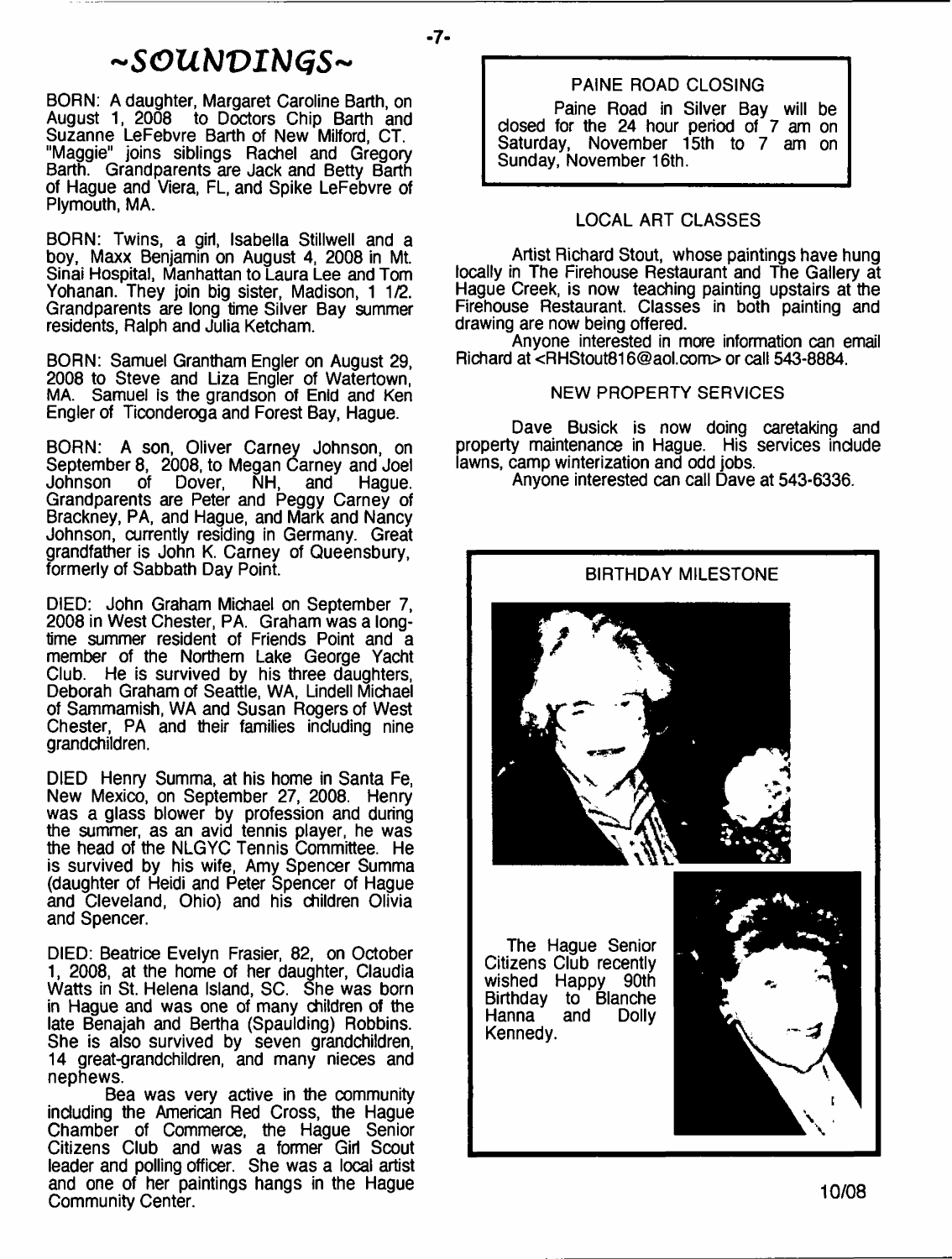

- **8**-

Ray Snyder, Pam & Myles Peterson, Gale 8t Jules Halm

### HAGUE HISTORICAL SOCIETY

Nearly fifty Society members and friends joined us for our recent "Sharing Memorabilia" evening. Some of the many interesting presentations gave information about the local dairies, an 18,000 year old gold coin, local photographer Flora Sexton, the Trout House, the original location of Camp Mohican, and many other items of interest to history buffs and those growing up in Hague.

True to our word, the Historical Society sponsored a second work session in the Hague Heritage Cemetery on Tuesday, October 7. This time, in addition to our rakes and other tools, our members came with plants to add to the graveyard. We added some day lilies, lamb's ears, and forget-me-nots which we hope will bloom next spring and then spread in the seasons to come.

If you're starting your Christmas shopping early, don't forget our note cards - both the Robert M. Decker painting of Lake George and the four seasons photographs from the Museum's collection are still available at Juniper's, The Silver Bay General Store, and at the Community Center from Bertha Dunsmore. If you're out of town, call Pat McDonough at 543-6725 and we'll mail them to you for a small postage fee. As always, we appreciate your support.

### NEW TRAIL GUIDE

Roger Fulton, who presented a program on the French and Indian Wars in 2007 for the Hague Historical Society, has published another in his series of outdoor guidebooks. He and co-author Michael Carpenter spent an entire winter exploring snowy trails in the Lake George Region on both cross country skis and snowshoes. They describe 25 of the best trails for exploring.<br>For

more information go to <www. RogerFulton.com/ecotours/NYBooks/NYTrailGuides.htrn>

### BURDICK SPOTLIGHT

Stan Burdick, one of the three founders of the Northern Lake George Rotary Club, has been featured in the October issue of the internationally circulated *Rotarian* magazine. He was cited for his "volunteer work and commitment to the community."

In addition to his work with Rotary, Stan is the founder and director of the Ticonderoga Caroon Museum which showcases cartoons from his extensive collection. He also volunteers his talents to *The Hague Chronicle* with his monthly "Hague Happenings."

Stan and his wife, Cathie, Director of the Ticonderoga Festival Guild, retired to Silver Bay and later moved to Ticonderoga. Stan returns to Silver Bay each Tuesday morning at 7:30 am for the local Rotary Club breakfast and meeting.

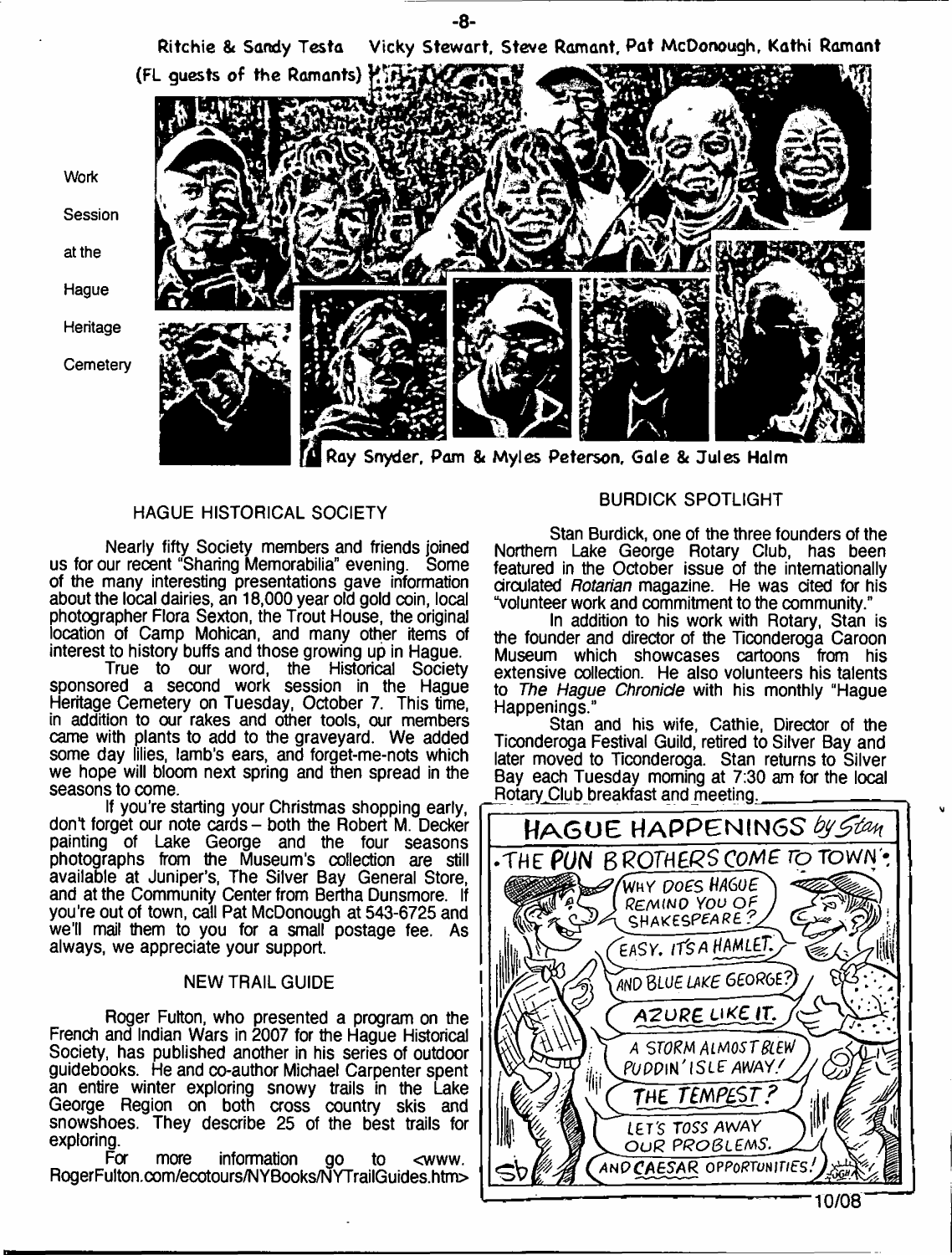# $\mathcal N$  A T URE NEW S

**-9-**

*by l/ancy Wotton Scarzeffo*

### ENJOYING OUR NATURAL WORLD

This morning I watched a gray squirrel put aside food for the winter. He took several short hops across the lawn below the window where I stood, an acom denched between his teeth. With each hop he paused and scratched the earth with his front paws a few times, then hopped ahead and repeated the routine. After several attempts, he found a place that suited him and he kept digging there until I saw him jam the aoom deep into the hole. He then pulled the soil in to cover the acorn and patted it down firmly with his front paws. As a final gesture he fluffed the grass over the top as if to disguise the cache. I could have read about this behavior ten times but I never would have been able to hold this image in my mind  $\sim$  and really know it as I do, now that I have observed it for myself.

I can't count the number of times people have asked me how I "know about all this stuff that I write about. And each time I am surprised to find myself feeling like they are expecting me to reply that I have a PhD in something or other and that it took many years of careful research to accumulate such knowledge. Guess what? Surprise!!!

Everything that I know, you have access to as well! And the secret ingredient is: Experience, and not being afraid to ask questions arising from those experiences. I spend a lot of time outdoors. This is where I take care of myself on many different levels. Aside from the obvious physical benefits of exercising in the fresh air, there are opportunities for deep emotional healing and mental clarity, opportunities to destress and de-program from the modem world. And opportunities to observe and connect with Nature like I did with the squirrel this morning.

It's those times that I may find myself wondering more about that experience and the questions that arise will often catapult me into researching and discovering more. I like field guides for facts and figures and identification. I read them like novels and have guides on plants, medicinal plants, ferns, trees, mushrooms, mammals, birds, shells, rocks, tracks...but the books I love to turn to are written by those who experienced it deeply, those who lived it and observed it for what it was without preconceptions. Muir, Thoreau, Emerson, Burroughs. More contemporary writers like Tom Brown, Jr. with his book on "Nature Observations" and Bern Heinrich who has written a delightful book, "Mind of the Raven" and Robert Bly's "The Winged Life: The Poetic Voice of Henry David Thoreau" are some favorites now.

Nothing compares to direct, personal experience. I recently attended a weekend conference on "The Sacred Teachings of Plants". I participated in several workshops, and each of the internationally acclaimed teacher/presenters emphasized the message: "Anyone can do this, it is not a secret, it is accessible to all of us."

Communication with the natural world is a natural occurrence that requires little more than a willingness to listen. It takes a commitment to practice this though, and many of us are sorely out of practice in our relationship with Nature. In Richard Louv's book, "Last Child in the Woods: Saving our Children from Nature Deficit Disorder" he asks a group of children where they would prefer to play  $\sim$  indoors or outdoors  $\sim$  and gets the answer from more than one... "Indoors, because that's where all the outlets are."

Let us be accountable and lead by our example, even if it is to walk down by the water or sit under a tree for half an hour...see the difference in yourself  $\sim$  it's contagious and you may be surprised at what you discover about what you know and who you find traveling with you. I'll see you out there  $\sim$ love the company!

## **W***(E'ATttZ'R TfOTteS*

### **fry** *Jo'Anne 'DeTranco*

Weather Notes September 15- October 19, 2008

Our great fall weather and spectacular color change have made up for the rainy summer season!

Columbus Day holiday weekend was perfect. Temperatures were 70 degrees and the leaves were at their peak color change around the Lake. There were just enough

docks left in on the Lake George islands to make a picnic on the lake the best place to be on October 10-<br>13. Water temperature was at 60 Water temperature was at 60 degrees so even a quick swim was possible. Leaf color in the entire region is brilliant- vivid reds, bright oranges and yellow contrast with the<br>deep green of the pines and deep green of the pines<br>hemlocks. Our mountainsides Our mountainsides are alive with color. The abundant rain of 2008 and mild winter of 2007 probably contributed to the vibrant color our trees have displayed. Whatever...., get out and enjoy it because the

leaves are rapidly dropping to the ground.

Daylight is fading also with sunrise at 7:11 am and sunset at 6:07 pm. The year to date rainfall is 37" compared to 34" at this time last year (2007). Rainfall for October is at 1.2". We have had several light frosts on September 18, Oct 6 and 7. The nights of October 17, 18, 19, we had heavy frost with temperatures dipping down to 25 - 28 degrees.

A week by week temperature summary is as follows: Sept 15-25: Sunny and pleasant, in the low 70's. Sept 26 - Oct 3: Periods of clouds and rain as Hurricane Kyle passed by. Cool in the mid 60's.

Oct 4-6: Clouds and sunny periods but chilly in the 50's

Oct 9-15: Sunny and warm 65-70 and peak leaf color.

Oct 16: A cold rainy day!

Oct 17-19: Autumn chill in the air/some sun. Low 50's - high 40's with heavy frost.